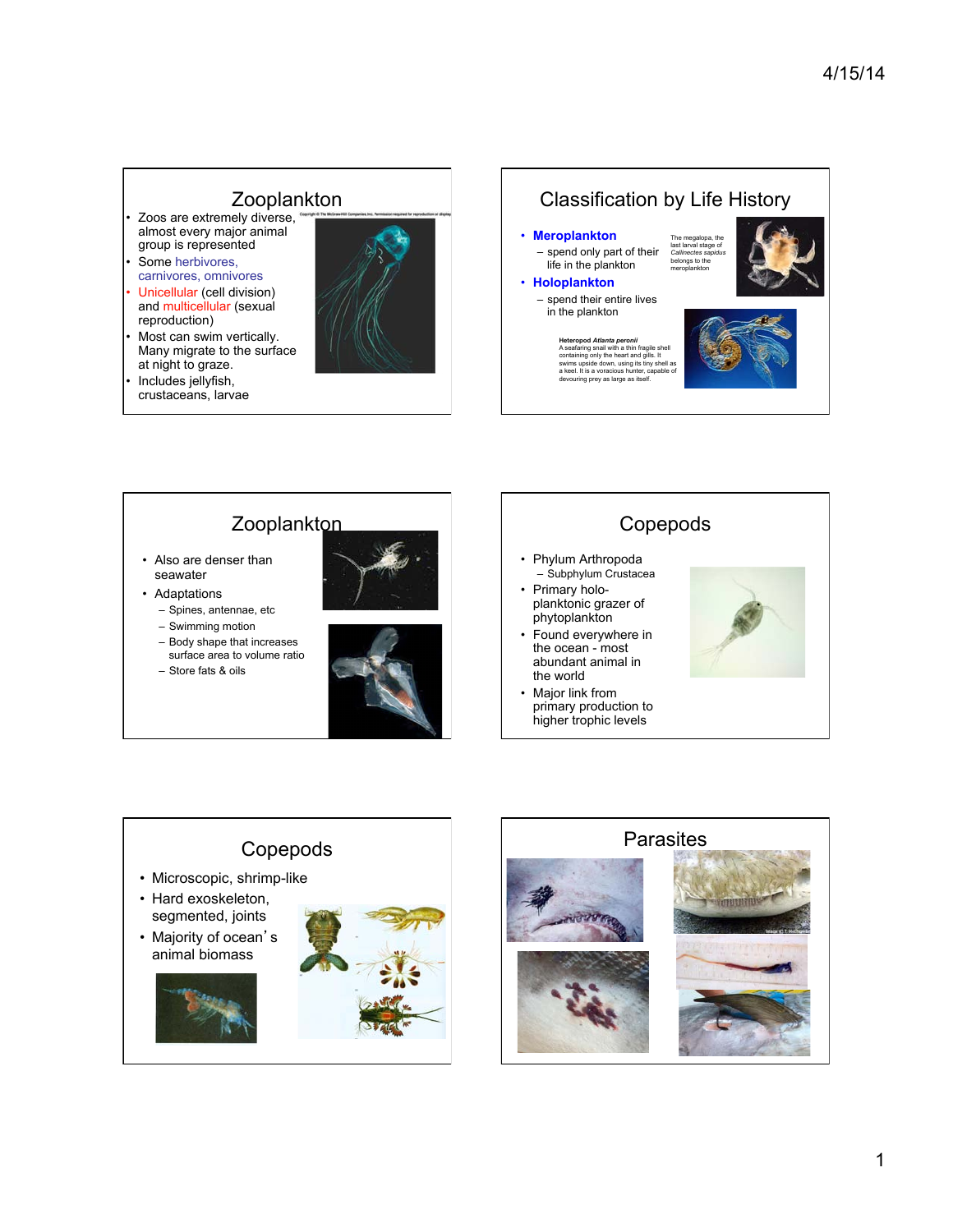



Krill - dominant Antarctic zooplankton

• Feed on diatoms •Food for sea birds through largest whales •Prefer cold oceanic waters

•Efficient filter feeders •Fished extensively in the 1960's - 1980 $\frac{7}{5}$  s for livestock feed. Harvests were limited in 1991.







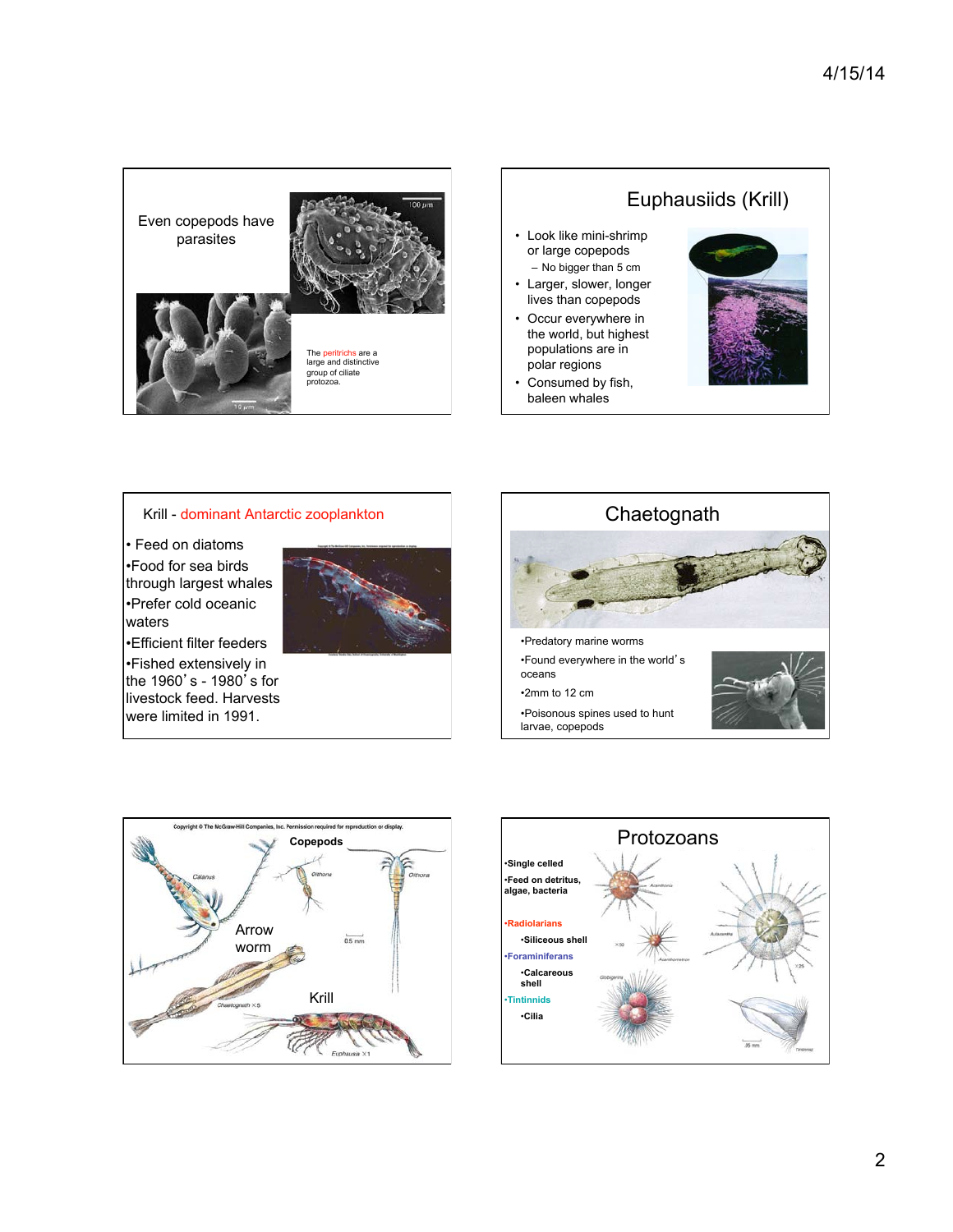

### Foraminifera (forams)

- Calcium carbonate shells (tests)
- Large component of shallow water sediments









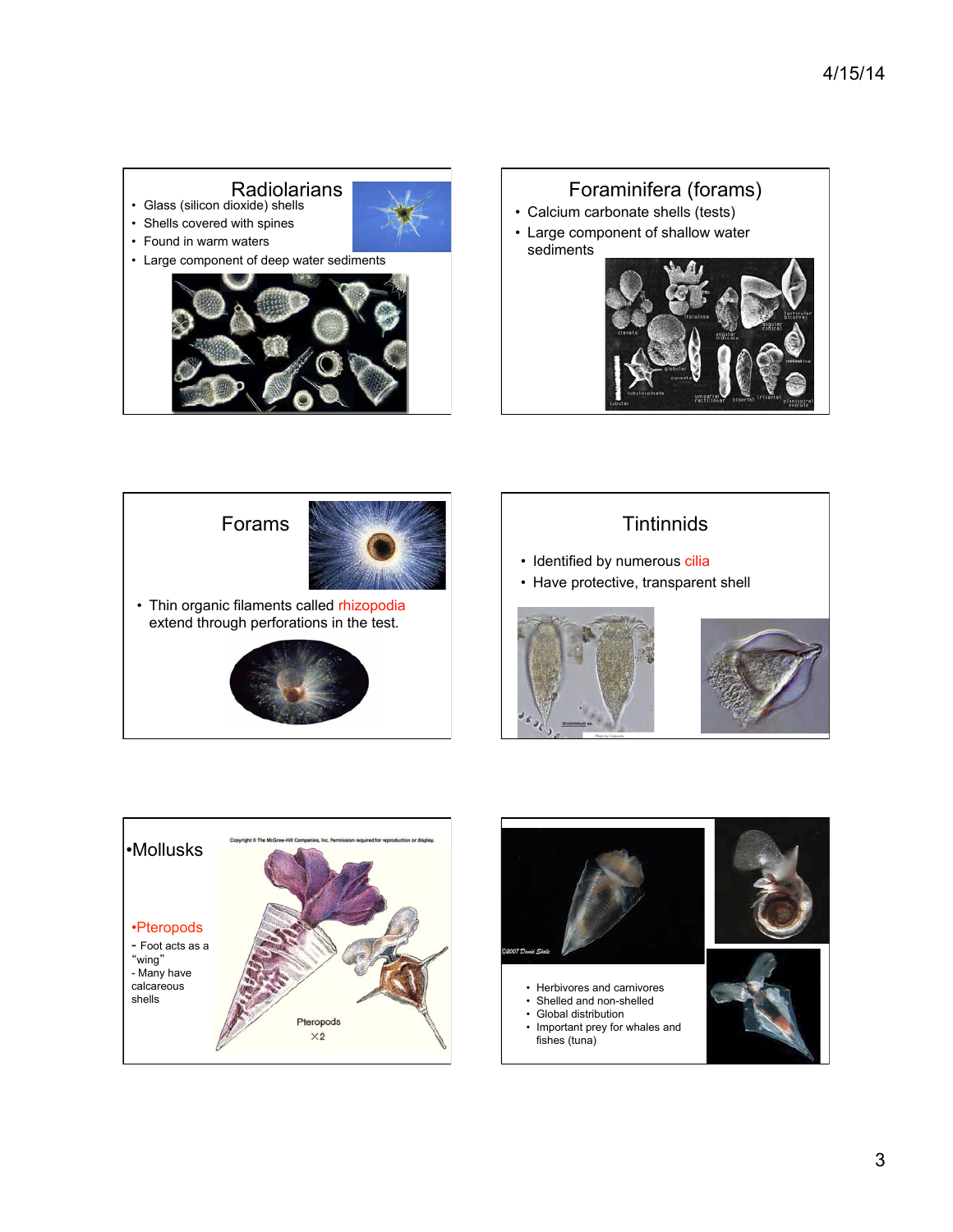